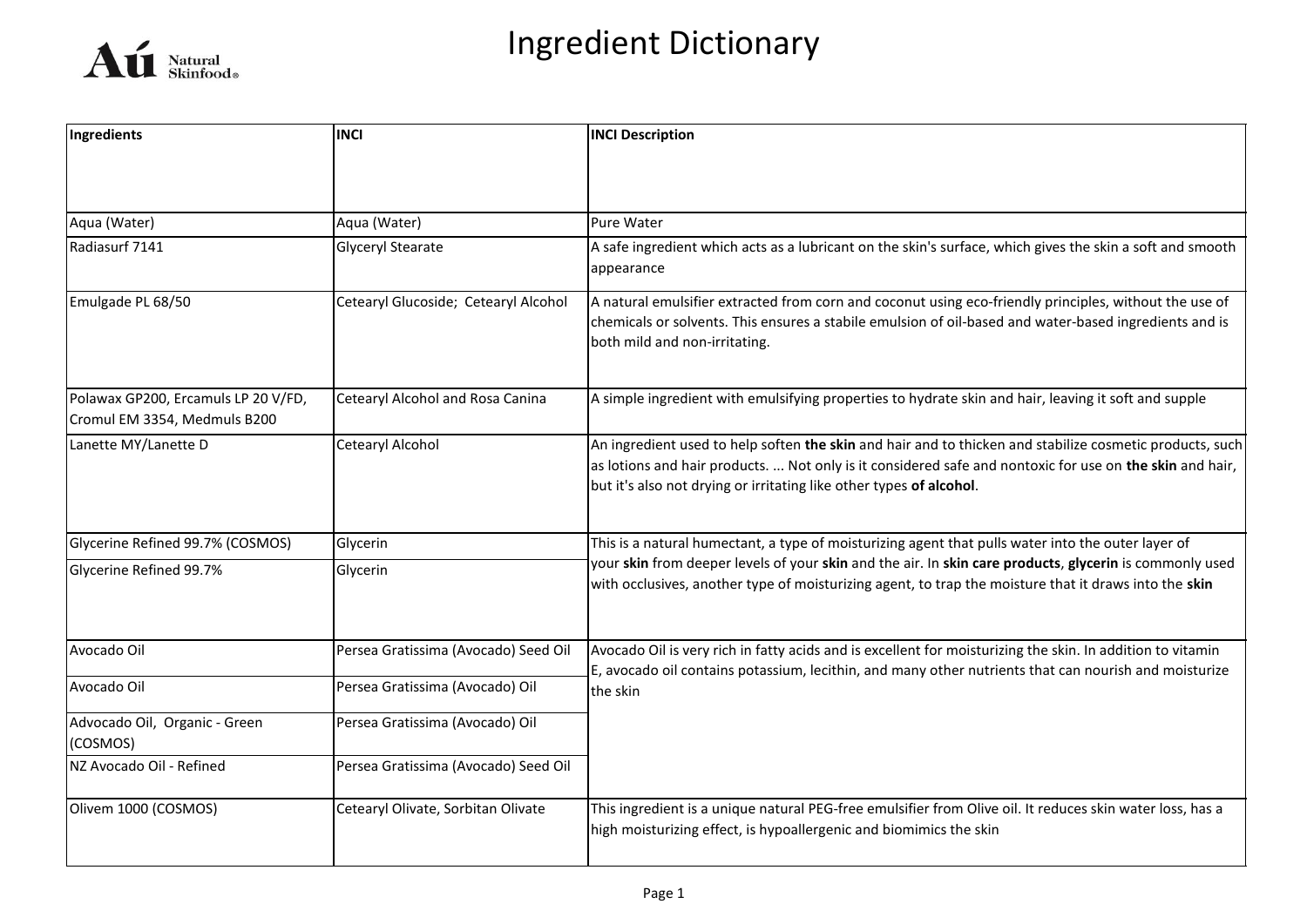

| Jojoba Oil                                          |                                                      | Simmondsia Chinensis (Jojoba) Seed Oil This ingredient has anti-inflammatory properties which help to tame chaffing and chapping, reduce<br>redness caused by drying, ease the effects of eczema and rosacea, and keep skin calm and comfortable.<br>The Vitamin E and B-complex vitamins in the Jojoba oil help in skin repair and damage control |
|-----------------------------------------------------|------------------------------------------------------|----------------------------------------------------------------------------------------------------------------------------------------------------------------------------------------------------------------------------------------------------------------------------------------------------------------------------------------------------|
| Rosehip Oil (Refined)                               | Rosa Canina (Rosehip) Fruit Oil                      | Rosehip Oil comes from the seed, is rich in essential fatty acids and extremely high in Vitamin C.<br>Because it is a dry oil, meaning it absorbs quickly without leaving an oily skin residue, it may be best for<br>normal to dry skin users. Anti-Aging*                                                                                        |
| <b>Evening Primrose Oil</b>                         | Oenothera Biennis - Evening Primrose<br>Oil          | Evening Primrose Oil is the oil expressed from the seeds of Oenothera biennis. soothes and<br>moisturizes the skin while enhancing elasticity. Furthermore, it promotes a healthy, clear, rejuvenated<br>complexion with enhanced radiance and addresses roughness, wrinkles, redness, dryness, and<br>irritation.                                 |
| Evening Primrose Oil Organic                        | Oenothera Biennis (evening primrose)<br>Oil. Organic |                                                                                                                                                                                                                                                                                                                                                    |
| ParbFree DBA, Microcare DB, Geogard<br>221 (COSMOS) | Dehydroacetic Acid, Benzyl Alcohol                   | Dehydroacetic acid & Benzyl alcohol are both Organic compounds which are accepted for use<br>in natural cosmetics, offering a broad spectrum of stability at a wide range of pH.                                                                                                                                                                   |
| ParbFree DBA, Microcare DB, Geogard<br>221          | Dehydroacetic Acid, Benzyl Alcohol                   |                                                                                                                                                                                                                                                                                                                                                    |
| Wheatgerm Oil                                       | Triticum Vulgare (Wheat) Germ Oil                    | Triticum Vulgare (Wheat)Germ Oil is an oil expressed or extracted from the germ of Triticum vulgare.<br>Is used primarily as a skin conditioning agent. The Vitamin E contained in this oil benefits the skin.                                                                                                                                     |
| (NHP) Manuka Honey 16+                              | Honey (Manuka)                                       | Manuka honey can improve your skin's appearance. It can balance your skin's pH level and help<br>slough away dead cell debris to keep your skin clean. Its anti-inflammatory effect can decrease local<br>inflammation caused by acne. As an antibacterial, Manuka honey leaves fewer bacteria to infect pores<br>and cause acne                   |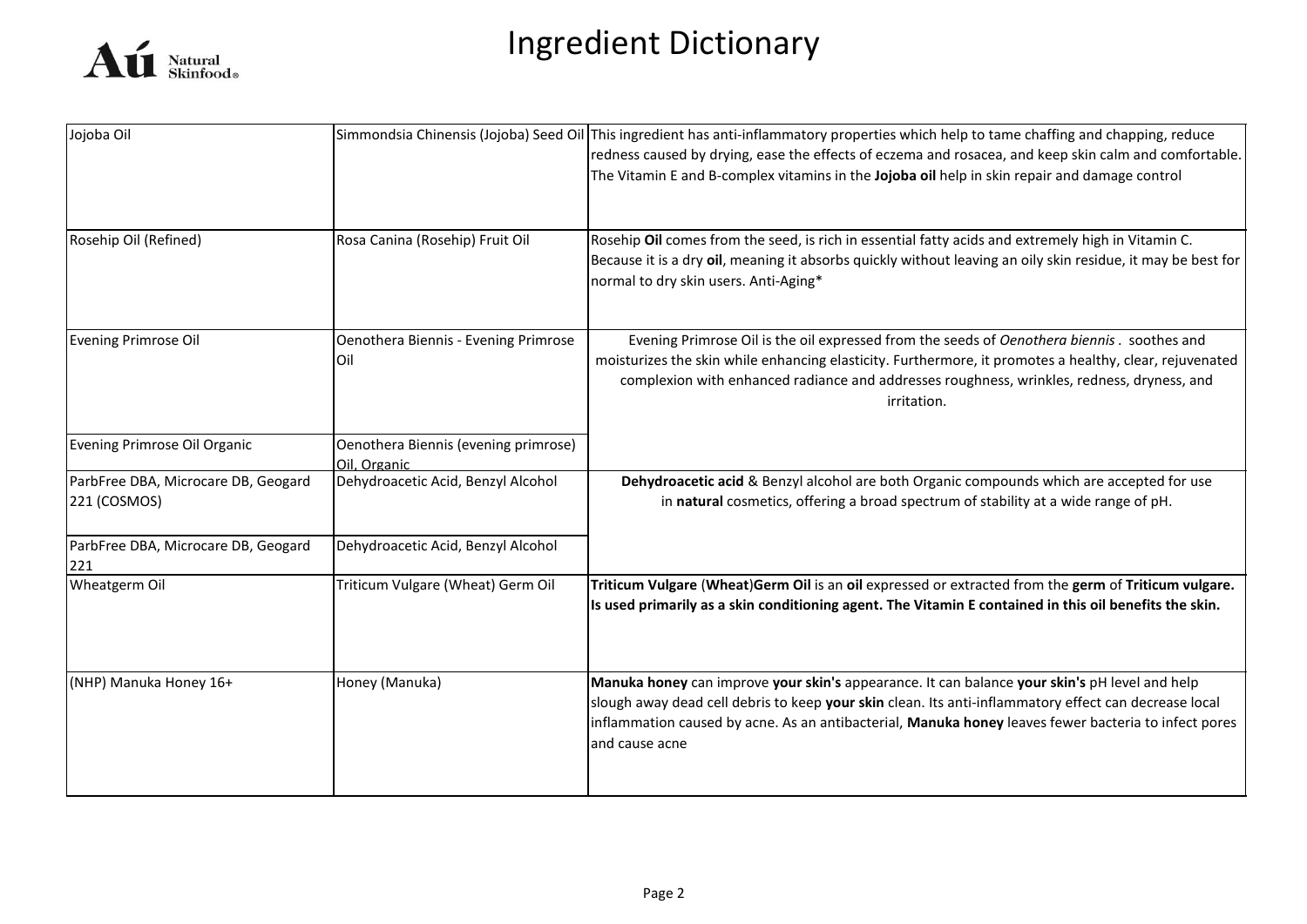

| <b>Beeswax White</b>                             | Cera Alba (Beeswax) White          | Beeswax is one of the most commonly misunderstood cosmetic ingredients. It is actually great for<br>helping hold in moisture and prevents clogging of pores. Beeswax also helps to create a pleasant silky<br>texture in cosmetics. The vitamin A in beeswax, along with the antiseptic and healing properties, are<br>good treatments for acne. It also contains small amounts of natural antibacterial agents. Is also helpful<br>for dry and chapped lips.                                                                                       |
|--------------------------------------------------|------------------------------------|-----------------------------------------------------------------------------------------------------------------------------------------------------------------------------------------------------------------------------------------------------------------------------------------------------------------------------------------------------------------------------------------------------------------------------------------------------------------------------------------------------------------------------------------------------|
| Shea Butter                                      | Butyrospermum Parkii (Shea) Butter | Shea butter is fat that's extracted from the nuts of the shea tree. High concentrations of fatty acids<br>and vitamins make shea butter an ideal cosmetic ingredient for softening skin. Shea butter also has anti-<br>inflammatory and healing properties. Using shea butter on your body, especially your face, can<br>condition, tone, and soothe your skin                                                                                                                                                                                      |
| Cocoa Butter (Refined) Organic                   | organic                            | Theobroma Cacao (Cocoa) Seed Butter - Cocoa Seed Butter is the natural, edible fat obtained from the roasted seeds of Theobroma<br>cacao. Cocoa Seed Butter is extracted during the process of making chocolate and cocoa powder.<br>Cocoa butter is high in fatty acids, which is why it's often touted for its ability to hydrate and nourish<br>the skin and improve elasticity. The fat in cocoa butter forms a protective barrier over skin to hold in<br>moisture. Cocoa butter is also rich in natural plant compounds called phytochemicals |
| TICAXAN Xanthan Gum 200Mesh/EC<br>(COSMOS)       | <b>Xanthan Gum</b>                 | Xanthan gum may not be an active ingredient, but its use in skincare is significant for product texture<br>and formulation. It is not known to have any toxic or harmful side effects, can be appropriate for use in<br>natural and organic skincare and is thought to have some hydrating benefits for the skin.                                                                                                                                                                                                                                   |
| TICAXAN Xanthan Gum 200Mesh/EC                   | <b>Xanthan Gum</b>                 |                                                                                                                                                                                                                                                                                                                                                                                                                                                                                                                                                     |
| Xanthan Gum FNCS-PC/Keltrol CG-<br>T/Vanzan NF-C | <b>Xanthan Gum</b>                 |                                                                                                                                                                                                                                                                                                                                                                                                                                                                                                                                                     |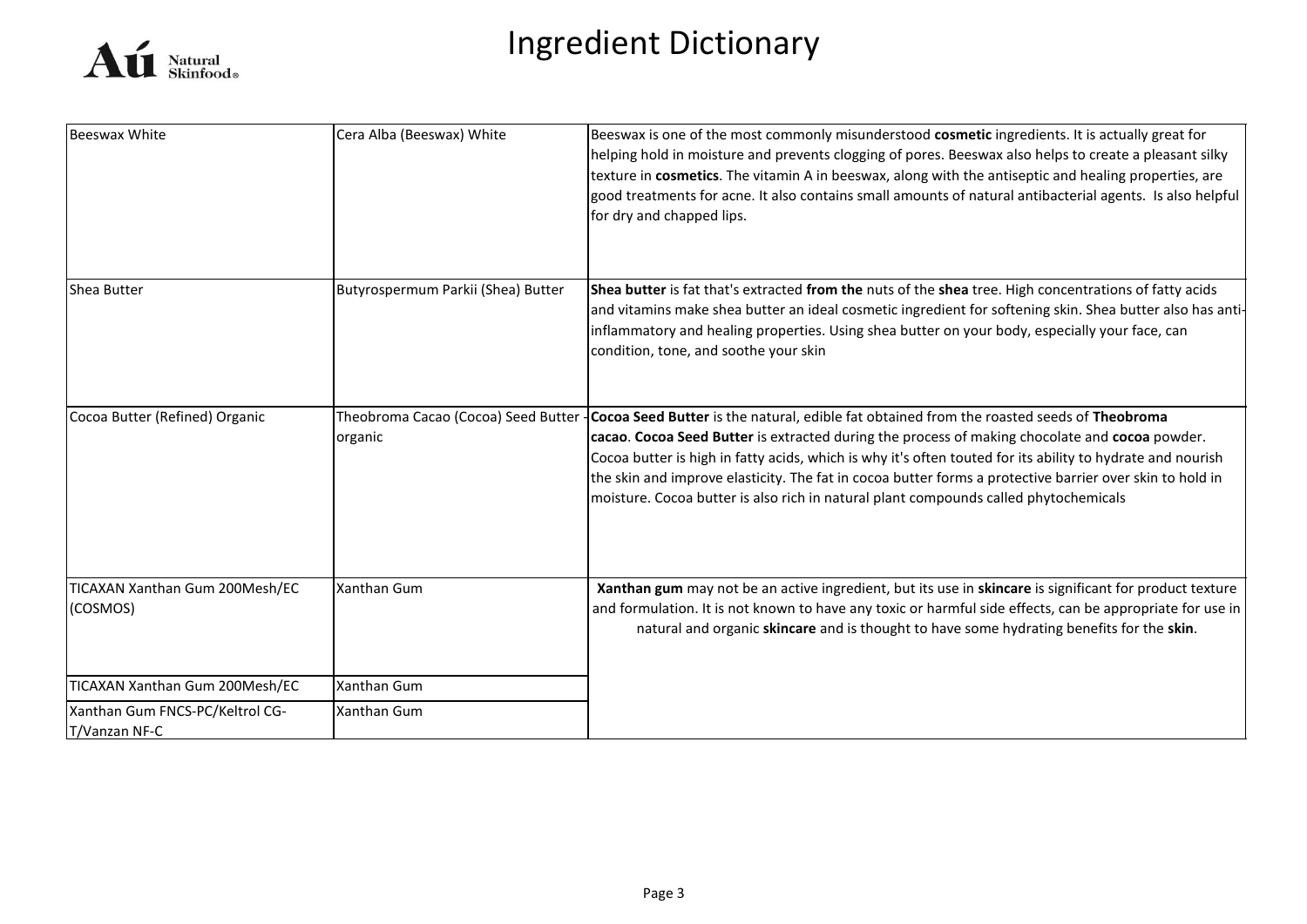

| Dermofeel Toco 70 Vit E non GMO     | Tocopherol; Helianthus Annuus          | This ingredient is mainly used as an emollient agent in cosmetic products. This is made possible by its                                                                                                                                                                                                                                              |
|-------------------------------------|----------------------------------------|------------------------------------------------------------------------------------------------------------------------------------------------------------------------------------------------------------------------------------------------------------------------------------------------------------------------------------------------------|
| (COSMOS)                            | (Sunflower) Seed Oil                   | high concentrations of oils (i.e. oleic acid, linoleic acid) and Vitamin E. Skin benefits of sunflower<br>oil include: improving skin hydration andproviding antioxidant protection.                                                                                                                                                                 |
| Dermofeel Toco 70 Vit E non GMO     | Tocopherol; Helianthus Annuus          |                                                                                                                                                                                                                                                                                                                                                      |
|                                     | (Sunflower) Seed Oil                   |                                                                                                                                                                                                                                                                                                                                                      |
| Burdock Extract 1:2                 | Arctium Lappa (Burdock) Root Extract   | A natural antibacterial, antiseptic and skin soother. May aid in the treatment of eczema, psoriasis and<br>acne as well as itchy, dry scalp, and dandruff.                                                                                                                                                                                           |
| Vanilla Oil, Vanilla Bean 2780/1200 | Vanilla Planifolia (Vanilla) Fruit Oil | Vanilla is a good source of B-vitamins like niacin, thiamin, Vitamin B6 and pantothenic acid which also<br>contribute to the maintenance of healthy skin. Incorporate FSS Vanilla Extract Oil into skin<br>care formulations for antioxidant activity and aromatic quality that tantalizes the senses.                                               |
| Mandarin Oil (RCO)                  | Citrus Nobilis (Mandarin) Oil          | Mandarin oil has the ability to renew your complexion and stimulate the growth of new skin cells,<br>Mandarin Essential Oil can be used to help to even out skin tone. Whether the problem is<br>pigmentation, acne scars or other blemishes, its anti-bacterial and anti-inflammatory properties can<br>help to repair and protect your complexion. |
| Lime Oil (COSMOS)                   | Citrus Aurantifolia (Lime) Oil         | Lime oil has a tightening effect, making it perfect to use to help rejuvenate your skin. Lime oil's tonic<br>effect promotes a youthful appearance, and it can be helpful in lightening dark skin spots.                                                                                                                                             |
| Lemon Oil                           | Citrus Limonum (Lemon) Oil             | Its anti-bacterial properties can also sanitize wounds. Its astringent property rejuvenates dull<br>complexions, making Lemon Oil effective for restoring the luster on tired or<br>sagging skin. Lemon Essential Oil's high vitamin content boosts immunity by stimulating the body's<br>ability to combat harmful bacteria.                        |
| Lavender Oil (COSMOS)               | Lavandula Augustifolia (Lavender) Oil  | Use lavender oil for skin to help reduce redness, blotchy patches, and acne scarring. Lavender oil's anti-<br>inflammatory properties make it great for soothing and healing skin that's irritated or reddened from<br>the sun, insect bites, or bacteria.                                                                                           |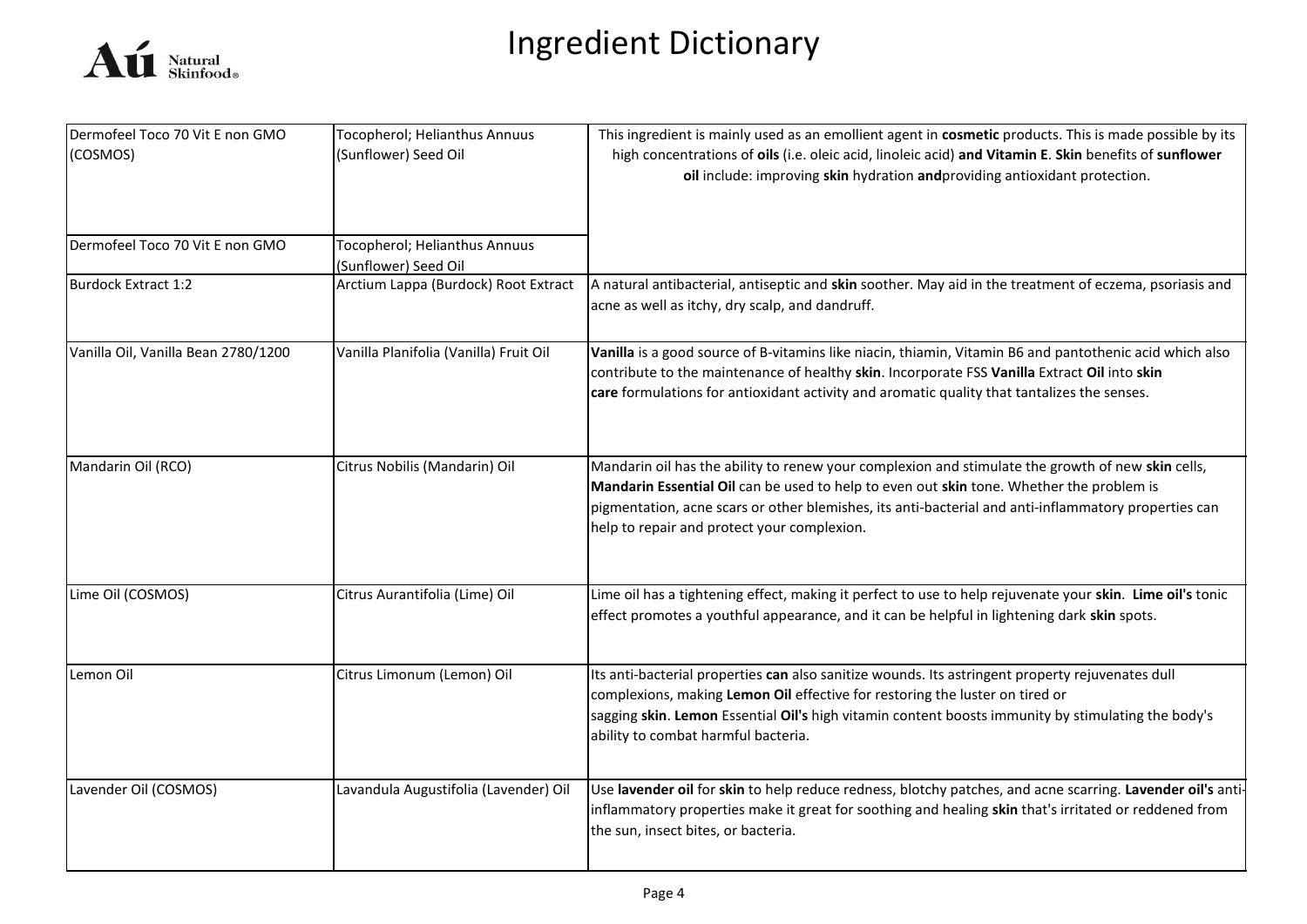

| Manuka Oil                     | Leptospermum Scoparium Oil                   | Manuka essential oil is made through the steam distillation of the leaves, branches, and other parts of<br>the Manuka tree. Manuka Oil eliminates harmful bacteria on the skin. Supports the appearance of<br>healthy-looking skin and reduce the appearance of blemishes                                                                                                                                                                                          |
|--------------------------------|----------------------------------------------|--------------------------------------------------------------------------------------------------------------------------------------------------------------------------------------------------------------------------------------------------------------------------------------------------------------------------------------------------------------------------------------------------------------------------------------------------------------------|
| Kanuka Oil                     | Kunzea Ericoides (Kanuka) Leaf Oil           | kanuka essential oil is distilled from the leaves of kanuka trees. Kunzea can be used on teenage<br>blemishes or other instances of red, irritated skin. Kanuka oil has antimicrobial and healing activity,<br>making it a powerful oil for minor wounds, acne, and fungal conditions of the nails or skin                                                                                                                                                         |
| Rose Oil (Aromatic Oil)        | Rosa Centifolia (Cabbage Rose) Flower<br>Oil | Cabbage rose or Rosa Centifolia Flower Extract which holds many of the same properties but is also<br>used as a fragrance. As a gentle antiseptic and astringent, it can help cleanse skin and prevent<br>blemishes. Anti-inflammatory properties enable Rose Extract to help minimize redness and soothe<br>irritation - making it ideal for all skin types (acneic, dry, mature, sensitive) because of its calming and<br>healing abilities                      |
| Rosewood Oil                   | Aniba Rosaeodora (Rosewood) Wood<br>Oil      | It is beneficial in skin care formulations as it is said to help protect the skin from acne, dryness,<br>dullness, and balance all skin types such as oily and dry.                                                                                                                                                                                                                                                                                                |
| Vinanza Grape                  | Vitis Vinifera (Grape) Seed Extract          | Vitis Vinifera is the technical name for grape seed extract, which is used in cosmetics and personal<br>care products because of its natural antioxidant properties. Vitis Vinifera has been traditionally used as<br>a wound healer and anti-inflammatory. The Skin Benefits of Grape Seed, are an excellent source of<br>vitamins C and E, as well as antioxidants known as flavonoids, all of which may improve skin's texture<br>and reduce the signs of aging |
| <b>Grapefruit Seed Extract</b> |                                              | Citrus Grandis (Grapefruit) Seed Extract Grapefruit seed extract is touted as a natural remedy for a number of health problems, including skin<br>disorders and claimed to treat virtually every infection. It is believed to be simultaneously antibacterial,<br>antiviral, and antifungal.                                                                                                                                                                       |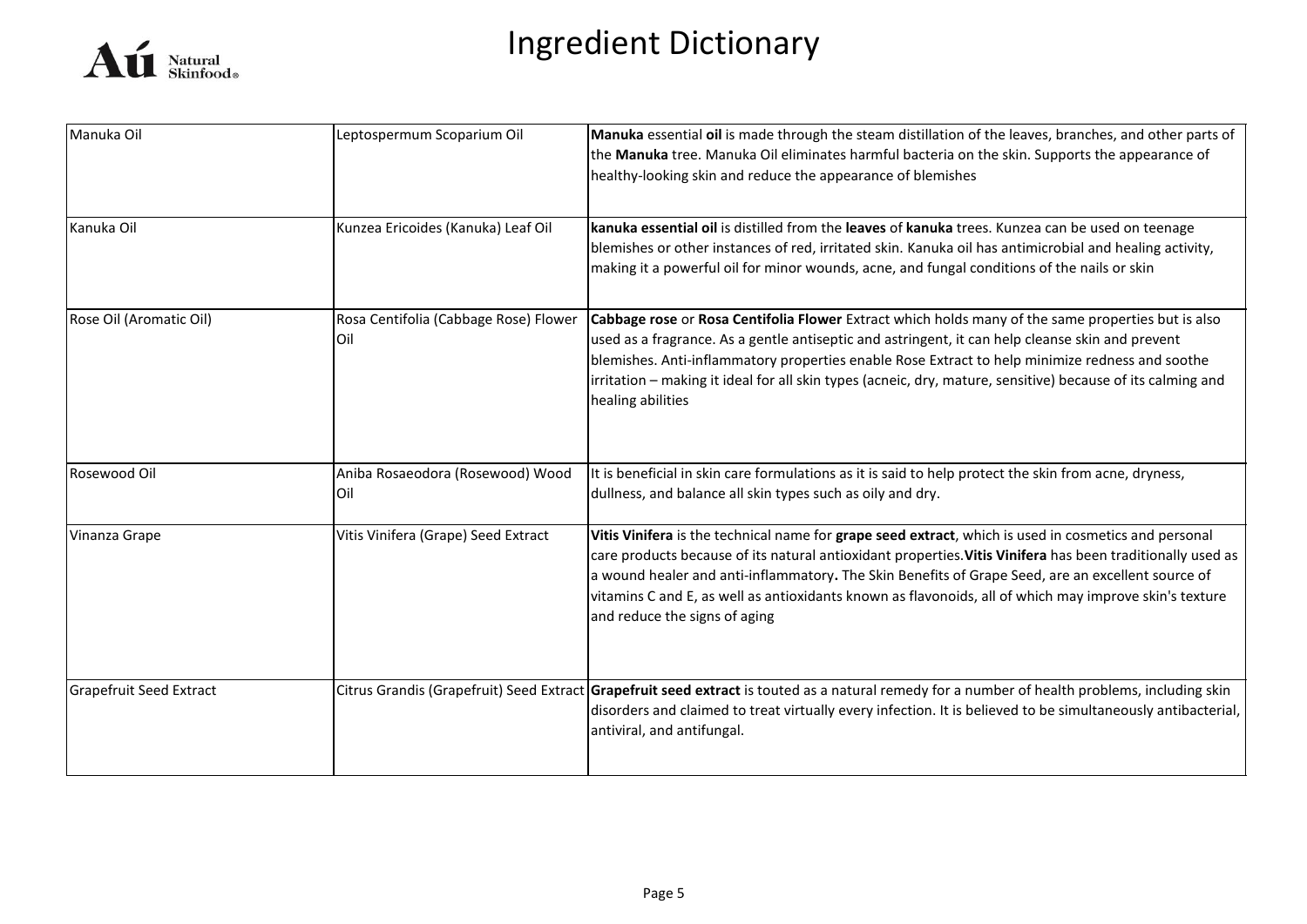

| (Beebio) Wattle Ridge Bee Venom                 | (Beebio) Wattle Ridge Bee Venom                                                         | This ingredients encourages a gently skin reaction to the Bee Venom as an irritation as if it has been<br>lightly stung with Melittin. This encourages blood circulation to the deep layers of the skin, stimulating<br>cell regeneration and the production of elastin and collagen to lift, plump, replenish and tighten<br>the skin.                                                                                                                                     |
|-------------------------------------------------|-----------------------------------------------------------------------------------------|-----------------------------------------------------------------------------------------------------------------------------------------------------------------------------------------------------------------------------------------------------------------------------------------------------------------------------------------------------------------------------------------------------------------------------------------------------------------------------|
| Aloe Vera Powder - organic (BIOGRO)<br>(COSMOS) | Aloe Barbadensis (Aloe Vera) Leaf<br>Extract - organic                                  | Aloe vera leaf extract is produced from the succulent leaves of the aloe plant, Aloe barbadensis. Aloe<br>barbadensis, or aloe vera, is a succulent plant which offers many benefits and is suited for all skin<br>types, especially dry, damaged, broken, sensitive and irritated skin. It offers anti-inflammatory,<br>antimicrobial, antioxidant, humectant and soothing, anti-itch qualities for skin.                                                                  |
| Witch Hazel Distillate 14% Alcohol              | Hamamelis Virginiana - Witch Hazel<br>Water                                             | Hamamelis Virginiana (Witch Hazel) Water and Hamamelis Virginiana (Witch Hazel)<br>Leaf Water function as a skin conditioning agents. They enhance the appearance of dry or damaged<br>skin and help to reduce flaking and restores the suppleness of skin.                                                                                                                                                                                                                 |
| Perfume Solubiliser (PERSOL 2)                  | Perfume Solubiliser, Polyoxyethylene,<br>Sorbitan Monolaurate, ethoxylated<br>materials | A gentle additive used in natural ingredients to solubilize and to uniformly disperse an essential oil in<br>water based products.                                                                                                                                                                                                                                                                                                                                          |
| Sodium Citrate (COSMOS)                         | Sodium Citrate                                                                          | sodium citrate primarily functions as a buffering agent to control the pH level, but may also be used as<br>a preservative.  Sodium citrate can buffer solutions in the pH range of about 3 to 6.2.<br>The skin'snormal pH is slightly acidic, typically between 4 and 6                                                                                                                                                                                                    |
| <b>Geogard Ultra</b>                            | D-Glucono-1,5-Lactone, Sodium<br>Benzoate, Calcium Gluconate                            | Geogard Ultra™ is the only product of its kind certified by ECOcert for use in natural and organic<br>products. It is a blend of D-Glucono-1,5-Lactone (74.25%), Sodium benzoate (24.75%) and Calcium<br>gluconate (1.0%). The combination of gluconolactone and sodium benzoate offer broad spectrum<br>protection and act as an efficient 'preservative booster' where the slow release of Gluconic Acid over<br>time will contribute to the overall preservation effect. |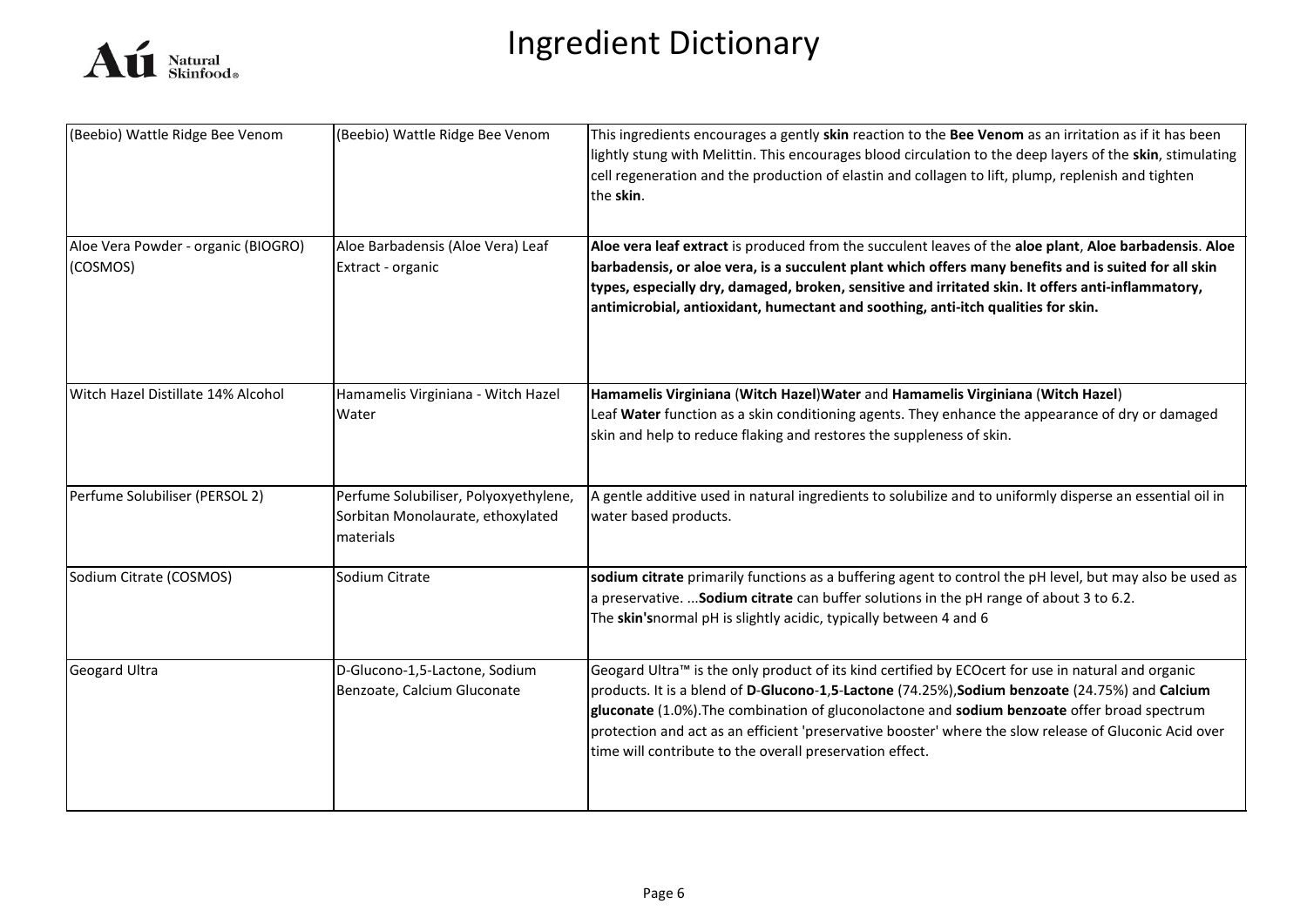

| Geogard Ultra (COSMOS)                             | Gluconolactone; Sodium Benzoate                       | Gluconodeltalactone and Sodium Benzoate is a natural preservative that is a combination of a<br>naturally occurring food additive glucono delta lactone from corn and a food grade<br>preservative sodium benzoate, which is the sodium salt of benzoic acid, along with a trace amount of<br>calcium gluconate as a processing agent.                                                                                                                                                                                                                           |
|----------------------------------------------------|-------------------------------------------------------|------------------------------------------------------------------------------------------------------------------------------------------------------------------------------------------------------------------------------------------------------------------------------------------------------------------------------------------------------------------------------------------------------------------------------------------------------------------------------------------------------------------------------------------------------------------|
| Comfrey Extract Leaf                               | Symphytum Officinale (Comfrey)<br>Extract             | Comfrey Leaf extract is a natural plant extract that contains allantoin, a substance that helps stimulate<br>the growth of new skin cells, accelerate healing and soothe inflamed or irritated skin.                                                                                                                                                                                                                                                                                                                                                             |
| Vinanza Kiwi                                       | Actinidia Deliciosa (Kiwi) Fruit Extract              | Actinidia chinensis (kiwi fruit) extract. Strengthen and repair skin's barrier. Kiwifruit extract can<br>protect the skin from the action of free radicals from UV sunlight or environmental factors and is thus<br>an excellent anti-aging and skin lightening agent. In another study of polysaccharides from kiwi fruit<br>extract showed that use of the extract led to a doubling of skin cell collagen synthesis of fibroblasts3.<br>Thus the use of kiwi fruit extract may lead to a firming of sagging skin and reduction of skin wrinkle<br>appearance. |
| Dermofeel Toco 70 Vit E non GMO<br>(COSMOS)        | Tocopherol; Helianthus Annuus<br>(Sunflower) Seed Oil | When it comes to skincare today, sunflower seed oil is a great source of vitamin E, rich in nutrients and<br>antioxidants, and is effective for combatting skincare issues like acne, inflammation, general redness<br>and irritation of the skin. Sunflower oil has emollient properties that help the skin retain its moisture.                                                                                                                                                                                                                                |
| Dermofeel Toco 70 Vit E non GMO                    | Tocopherol; Helianthus Annuus<br>(Sunflower) Seed Oil |                                                                                                                                                                                                                                                                                                                                                                                                                                                                                                                                                                  |
| Bisabolol, Dragosantol, Natural Alpha<br>Bisabolol |                                                       | Alpha Bisabolol (and) Bisabolol Oxide B Alpha Bisabolol Natural is the major active component of Chamomile. Having proven anti-<br>inflammatory properties, bisabolol has anti-microbial properties, declares war on acne, rashes,<br>rosacea, psoriasis, and similar conditions associated with frequent skin irritations. It has also been<br>shown that bisabolol calms the skin after exposure to UV rays, and tones down sunburns and redness.                                                                                                              |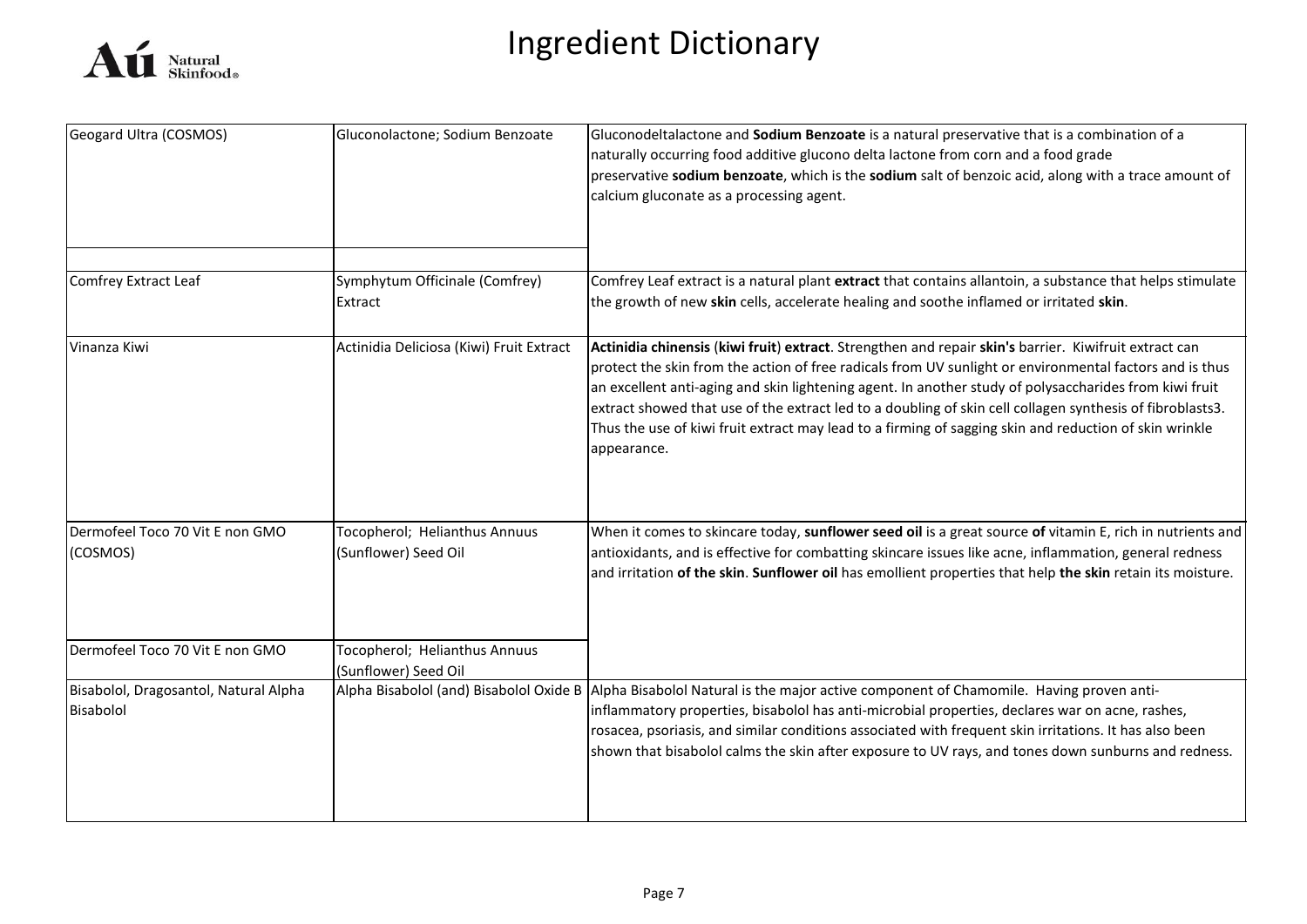

| Lamesoft PO65/ElopersPM400                                         | Coco-Glucoside; Gllyceryl Oleate                                                                                                            | Coco Glucoside is a natural, non-ionic, surfactant. Like Decyl Glucoside it is ultra mild, and one of the<br>most gentle of the cleansing agents, making it ideal for all foaming and cleansing products, especially<br>those designed for fragile or sensitive skin.                                                                                                                      |
|--------------------------------------------------------------------|---------------------------------------------------------------------------------------------------------------------------------------------|--------------------------------------------------------------------------------------------------------------------------------------------------------------------------------------------------------------------------------------------------------------------------------------------------------------------------------------------------------------------------------------------|
| Liftessence Nature PF                                              | Water (and) Glycerin (and) Cyathea<br>Cumingii Leaf Extract                                                                                 | Cyathea cumingii, belonging to the Cyatheaceae family, is a tree fern native to<br>New Zealand A specific fraction of the<br>plant, rich in polysaccharides, is used to create Liftessence™, a mucilaginous gel<br>with a lifting and smoothing effect.                                                                                                                                    |
| D-Panthenol 98%+                                                   | Panthenol (Pro-Vitamin B5)                                                                                                                  | It is a gentle, water-soluble vitamin that deeply penetrates skin, delivering essential moisture that<br>helps hydrate, soothe and encourage self-healing. ProVitamin B5 works as a humectant, attracting and<br>locking moisture into skin. It also has an anti-inflammatory effect that can help stimulate your skin's<br>healing processes                                              |
| GTCC, Caprylic/Capric Triglyceride MCT<br>Oil, Radia 7104 (COSMOS) | Caprylic/Capric Triglyceride                                                                                                                | This ingredient is derived from coconut oil and glycerin, it's considered an excellent emollient and skin-<br>replenishing ingredient. It's included in cosmetics due to its mix of fatty acids that skin can use to<br>replenish its surface and resist moisture loss. Creates a barrier on the skin's surface, which helps to<br>reduce skin dryness by decreasing the loss of moisture. |
| SugaNate 160 NC                                                    | Sodium Laurylglucosides<br>Hydroxysultaine                                                                                                  | A naturally derived, gentle, sugar-based surfactant.                                                                                                                                                                                                                                                                                                                                       |
| Symbio Solv Clear Plus (COSMOS)                                    | Caprylyl/Capryl Glucoside; Aqua;<br>Sodium Cocoyl Glutamate; Glyceryl<br>Caprylate; Citric Acid; Polyglyceryl-6<br>Oleate; Sodium Surfactin | This compound ingredient is a mixture of naturally derived surfactants and wetting agents and offers<br>excellent solubilization. It yields transparent solutions of most perfume oils and essential oils in<br>aqueous formulations, thus making it invaluable for tonics or oral care products.                                                                                          |
| Crodateric CAS 50, Colateric CBS                                   | Cocamidopropyl Hydroxysultaine                                                                                                              | This ingredient helps keep skin soft and supple by working as a conditioning agent. It creates a creamy<br>lather with less potential for damage to the outermost layer of skin (the stratum corneum). It can also<br>be used as a foam booster, antistatic agent, and thickener.                                                                                                          |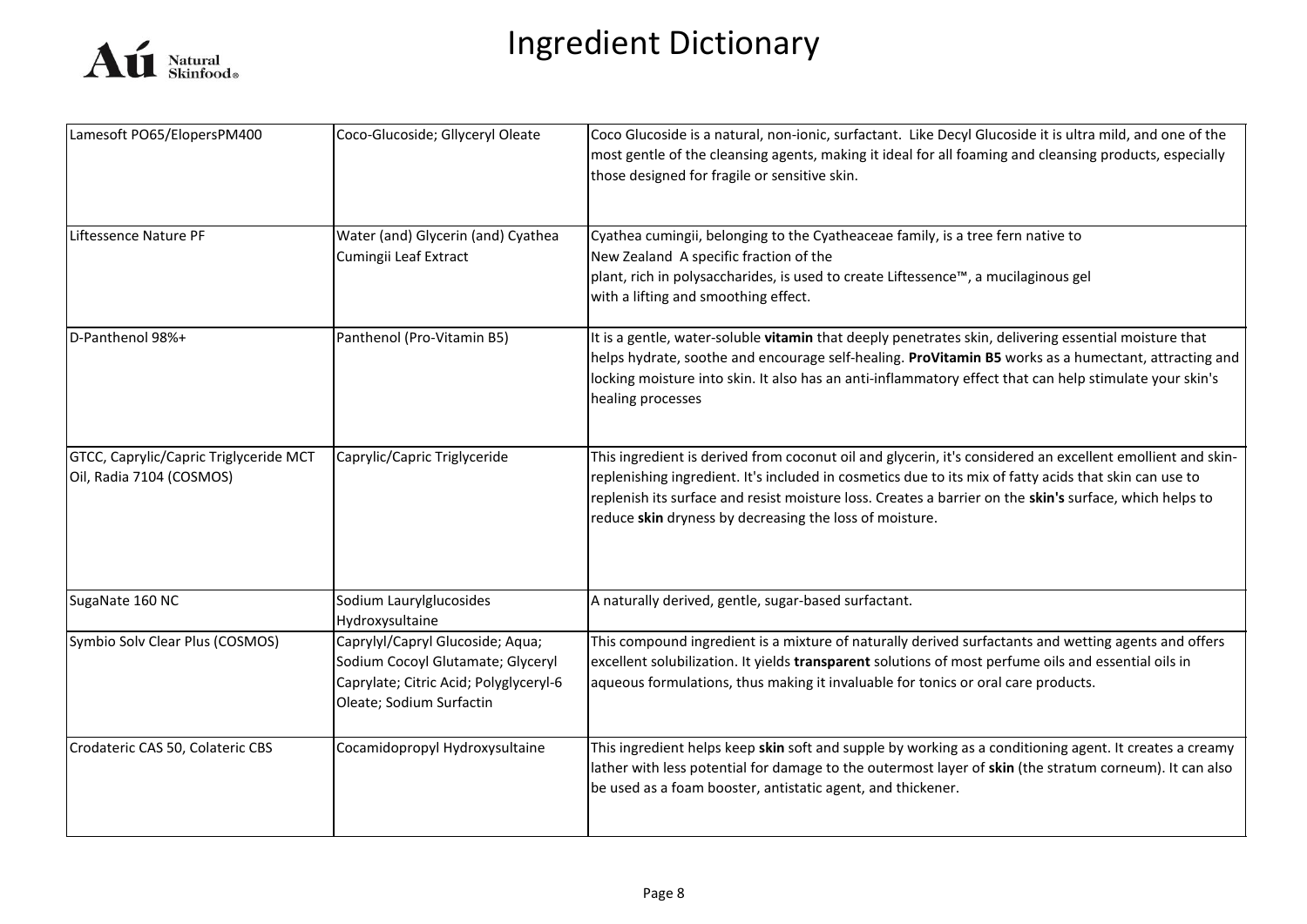

| Majestem           | Glycerin; Leontopodium Nivale Callus                   | Is an active ingredient which provides a visible lifting, tightens the sagging neck skin and lifts the                                                                                                                                                                                                                                                                                                                                                                              |
|--------------------|--------------------------------------------------------|-------------------------------------------------------------------------------------------------------------------------------------------------------------------------------------------------------------------------------------------------------------------------------------------------------------------------------------------------------------------------------------------------------------------------------------------------------------------------------------|
|                    | Culture Extract; Xanthan Gum                           | cheeks. Majestem™ is derived from plant cell culture.                                                                                                                                                                                                                                                                                                                                                                                                                               |
|                    | Acetyl Hexapeptide - 3- Argireline                     | Acetyl hexapeptide-3, marketed as Argireline is used in attempts to decrease the visible effects of aging<br>by reducing the deep wrinkles and lines that occur around the forehead and eyes. Encouraging your<br>own muscles to work for themselves. When applied as a solution to specific areas of the face, acetyl<br>hexapeptide-3 inhibits the reactions that cause muscles to move or contract - for example when<br>forming facial expressions such as smiling or frowning. |
| Amigel             | Sclerotium Gum                                         | This ingredient is a water soluable, nature-derived polysaccharide, it is an emulsion stabilizing and<br>viscosity controlling as well. It is used in cosmetics to prevent pigments from separating.<br>Functions: Sclerotium Gum is a gel-like thickening agent used in cosmetics and<br>beauty products because of its versatile properties and can be used to reduce the level of oil required<br>in formulas, has natural skin soothing and smoothing properties                |
| Ecogel             | Lysolecithin, Sclerotium Gum, Xanthan<br>Gum, Pullulan | Based on phospholipids, Ecogel™ brings active properties (hydration, repairing, soothing action) and<br>act as an efficacy booster, improving skin penetration and bioavailability of active ingredients into<br>the skin. Easy-to-use, Ecogel is compatible with electrolytes, surfactant and could be used over a wide<br>range of pH                                                                                                                                             |
| LaraCare A200      | Galactoarabinan                                        | This ingredient is a polysaccharide extracted from larch trees. One of its properties is that it reduces<br>particle size, which helps ingredients disperse and, in doing so, can improve the SPF properties of a<br>product with sunscreen.                                                                                                                                                                                                                                        |
| Alcohol Benzylique | <b>Benzyl Alcohol</b>                                  | This is an aromatic alcohol used in a wide variety of cosmetic formulations as a fragrance component,<br>preservative, solvent, and viscosity-decreasing agent. Used in a really small amount to balance the<br>smellof the flax seed.                                                                                                                                                                                                                                              |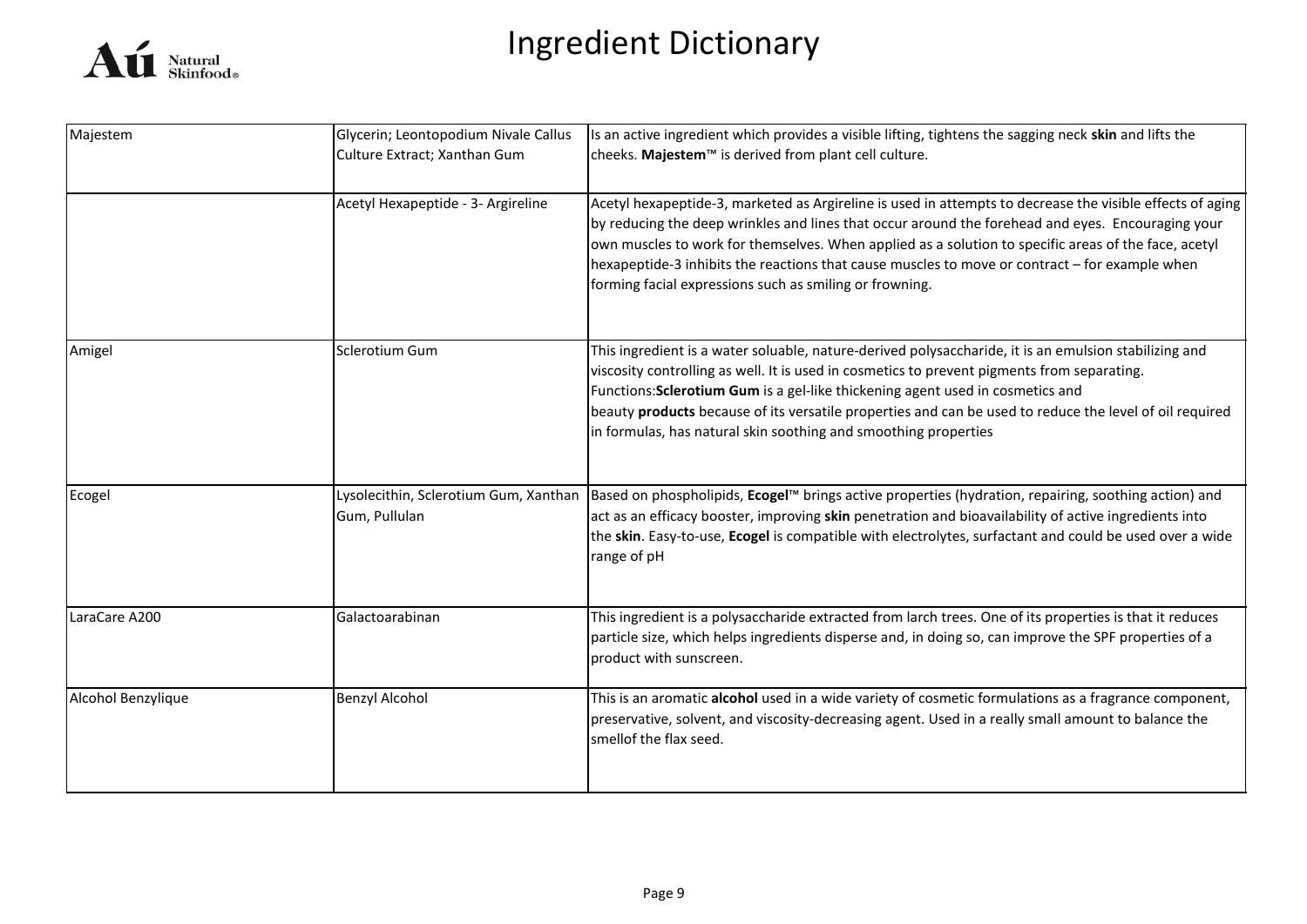

| Peach Kernel Oil                                      | Prunus Persica (Peach) Kernel Oil                                                                                          | Peach Kernel Oil is a light oil that is absorbed easily by the skin, leaving it feeling soft and silky.<br>Similar to the Sweet Almond and Peach Kernel Oil, it comprises of a high content of unsaturated<br>fatty oils, such as oil and linolenic acid.                                                                                                                                                                                                                                                                                                                 |
|-------------------------------------------------------|----------------------------------------------------------------------------------------------------------------------------|---------------------------------------------------------------------------------------------------------------------------------------------------------------------------------------------------------------------------------------------------------------------------------------------------------------------------------------------------------------------------------------------------------------------------------------------------------------------------------------------------------------------------------------------------------------------------|
| Apricot Kernel Oil                                    | Prunus Armeniaca (Apricot) Kernel Oil                                                                                      | Used topically, Apricot Kernel Oil makes a non-greasy, enriching emollient. It can be applied directly to<br>the skin as a revitalizing salve that soothes and prevents acne, inflammation, and dryness. Used under<br>the eyes, it is known to diminish the appearance of dark circles, fine lines, and puffiness                                                                                                                                                                                                                                                        |
| Oxifend Plus (Fruit Complex)                          | Vitis Vinifera (Grape), Ribes Nigrum<br>(Blackcurrant), Rubus Ursinus<br>(Boysenberry), Actinidia Deliciosa<br>(Kiwifruit) | The antioxidant extract Vinanza Oxifend Plus® is a superfruit complex from New Zealand grown<br>boysenberries, blackcurrants and kiwifruit, along with Vinanza Grape® from grape seeds. It contains<br>high levels of antioxidants, which have proven health benefits and can help defend skin cells from<br>oxidative stress.                                                                                                                                                                                                                                            |
| Salicylic Acid                                        | Salicylic Acid                                                                                                             | This ingredient is organic and sourced from willow trees. "Salicylic acid helps with the first cause by<br>dissolving the type of skin debris that clogs pores and causes acne. Therefore, the best acne to treat<br>with salicylic acid are blackheads and whiteheads. "Salicylic acid can directly dissolve the keratin plugs<br>and regulate the skin cells,"                                                                                                                                                                                                          |
| Capsicum 3.3% Colourless (Capsicum<br>Oleo Resin 3.3) | Capsicum Frutescens Resin (and)<br>Helianthus Annuus Seed Oil                                                              | Treatment of the skin with capsicum results in vasodilation thereby increasing blood flow in the skin.<br>Work in the cosmetic industry has taken advantage of these properties of capsicum in which reports<br>claim that it increases circulation, tone, and firmness. Helianthus annuus seed oil comes from<br>compressing the seeds of a plant most commonly known as a sunflower.  The linoleic acid present in<br>sunflower oil works to reinforce the skin barrier. This helps to reduce moisture loss from the skin<br>surface, thus improving overall hydration. |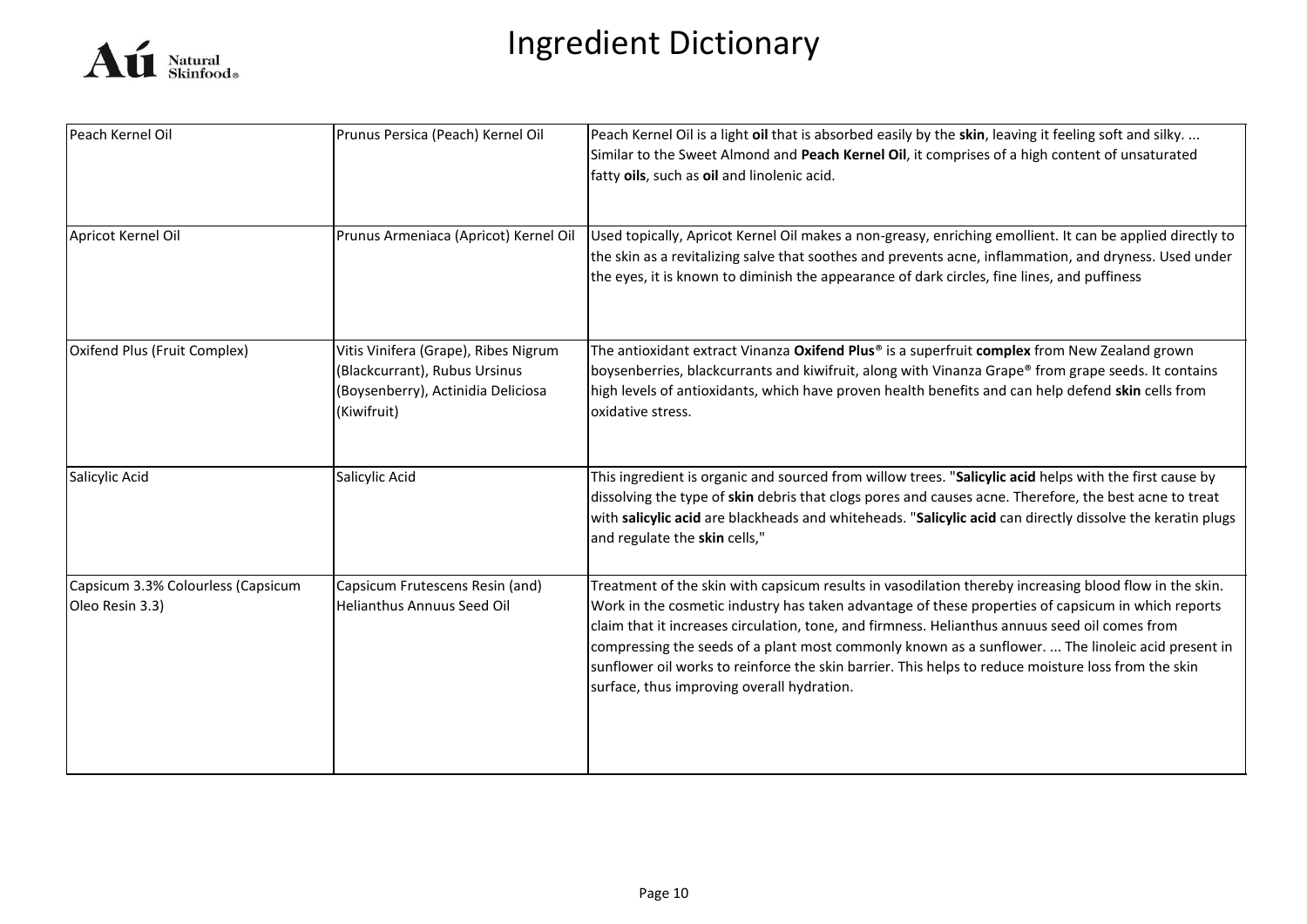

| Kaolin 300, Snobrite C9, CKB900-8AK | Kaolin                | Kaolin is a natural clay that helps to cleanse and exfoliate dead skin cells and debris from the surface. It<br>adds absorbency, texture and bulk to cleansers. Kaolin is an active ingredient usually found in thick<br>skincare products such as mask. Used to purify pores or treat acne and breakouts. Some have found<br>that regular use helps to balance their skin's oil production, reducing oily skin symptoms. Kaolin<br>clay becomes a smooth paste when combined with water, and its tiny crystals gently exfoliate and<br>refresh the skin. |
|-------------------------------------|-----------------------|-----------------------------------------------------------------------------------------------------------------------------------------------------------------------------------------------------------------------------------------------------------------------------------------------------------------------------------------------------------------------------------------------------------------------------------------------------------------------------------------------------------------------------------------------------------|
| NZ Glacial Clay                     | Bentonite             | Bentonite clay absorbs excess sebum from the skin's topmost layer, thereby preventing acne. Using<br>this a few times a month is a great way to control acne. Bentonite clay contains natural minerals such<br>as calcium, magnesium, and iron, which may provide additional benefits. Bentonite clay forms from<br>volcanic ash.                                                                                                                                                                                                                         |
| Calben 75, Rheogel PG               | Rotorua Mud           | Rotorua's earth magic geothermal mud is rich in rejuvenating minerals and has natural cleansing,<br>antiseptic, healing and re balancing properties. It's ability to absorb dirt, impurities and excess oil while<br>exfoliating dead skin cells leaving your skin smooth and soft.                                                                                                                                                                                                                                                                       |
| <b>ZEMEA Propanediol</b>            | Propanediol (natural) | Natural propanediol functions as an emollient, humectant, and solvent. As an<br>emollient, propanediol has the ability to soften and soothe the skin. Upon<br>application, <b>propanediol</b> forms an occlusive film on the surface of skin that aids in preventing water<br>loss                                                                                                                                                                                                                                                                        |
| Zinc Oxide BP                       | Zinc Oxide            | While zinc oxide creates a protective barrier and deflects UV rays off of your skin (both UVA and UVB),<br>chemical SPF absorbs them before they can cause any harm.  Zinc oxide has also been shown to help<br>reduce acne as it soothes skinand eases inflammation.                                                                                                                                                                                                                                                                                     |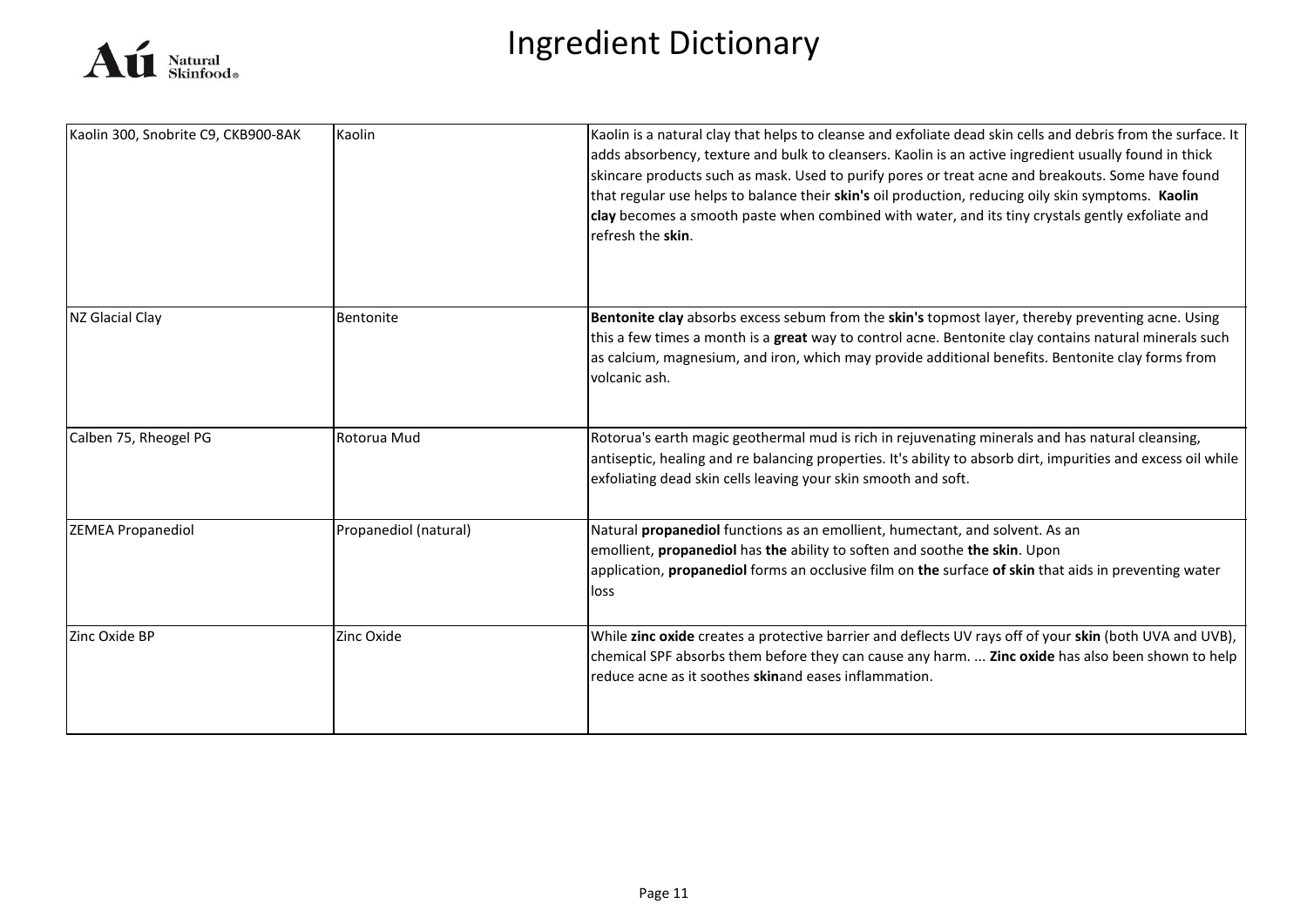

| Clair Blanche II           | Aqua, Butylene Glycol, Arbutin, Citric<br>Acid, Sodium Sulfite, Acetyl Tyrosine,<br>Saxifaga Sarmentosa Extract, Paeonia<br>Suffruticosa Root Extract, Aminopropyl<br>Ascorbyl Phosphate, Scutellaria<br>Baicalensis Root Extract, Glutathione | Plant derived Clair BLANCHE-II whitening lightening brightening anti dark age spots face essence lotion<br>serum will help to correct uneven skin tone. It brings the benefits of strong melanin inhibitors, but<br>without the toxicity, and potential side-effects. It is able to minimize the area of pigment spots and<br>brighten skin complexion. |
|----------------------------|------------------------------------------------------------------------------------------------------------------------------------------------------------------------------------------------------------------------------------------------|---------------------------------------------------------------------------------------------------------------------------------------------------------------------------------------------------------------------------------------------------------------------------------------------------------------------------------------------------------|
| Veegum K - Granules        | Magnesium Aluminium Silicate                                                                                                                                                                                                                   | Is a naturally occurring mineral derived from refined and purified clay that is used primarily as a<br>thickener in cosmetics and beauty products. It is refined to a powder for use in cosmetics as an<br>absorbent, anticaking agent, opacifying agent, viscosity-increasing agent, and suspending agent,                                             |
| Salinatural KJ             | Pongamia Seed Oil                                                                                                                                                                                                                              | Pongamia Seed Oil or also called Karanja seed oil has a medicinal and antiseptic properties. It is very<br>effective for skin care and can be used for treating skin ulcers, eczema, dandruff, psoriasis.                                                                                                                                               |
| Plantacare 818UP           | Coco-Glucoside                                                                                                                                                                                                                                 | Coco Glucoside is a natural, non-ionic, surfactant. Like Decyl Glucoside it is ultra mild, and one of the<br>most gentle of the cleansing agents, making it ideal for all foaming and cleansing products, especially<br>those designed for fragile or sensitive skin.                                                                                   |
| <b>AMS Leucidal Liquid</b> | Leuconostoc/Radish Root Ferment<br>Filtrate                                                                                                                                                                                                    | Is derived from radishes fermented with bacteria to act as a natural preservative. It ranges in color<br>from clear to a light amber. It can provide effective protection for certain cosmetic systems.                                                                                                                                                 |
| Rosamox, Amiox             | Helianthus Annuus (Sunflower) Seed<br>Oil, Rosmarinus Officinalis (Rosemary)<br>Leaf Extract                                                                                                                                                   | This natural ingredient compound is antioxidative, antimicrobial and antiinflammatory<br>characteristics and can be used increams, lotions, salves, balms or anhydrous products.                                                                                                                                                                        |
| Organic Glycerine          | Organic Clycerine                                                                                                                                                                                                                              | Glycerin is a humectant that can be naturally derived from plant oils. As a humectant, glycerin works to<br>moisturize the skin by drawing water from the air into the skin's outer layer. It also forms a protective<br>layer that helps prevent moisture loss                                                                                         |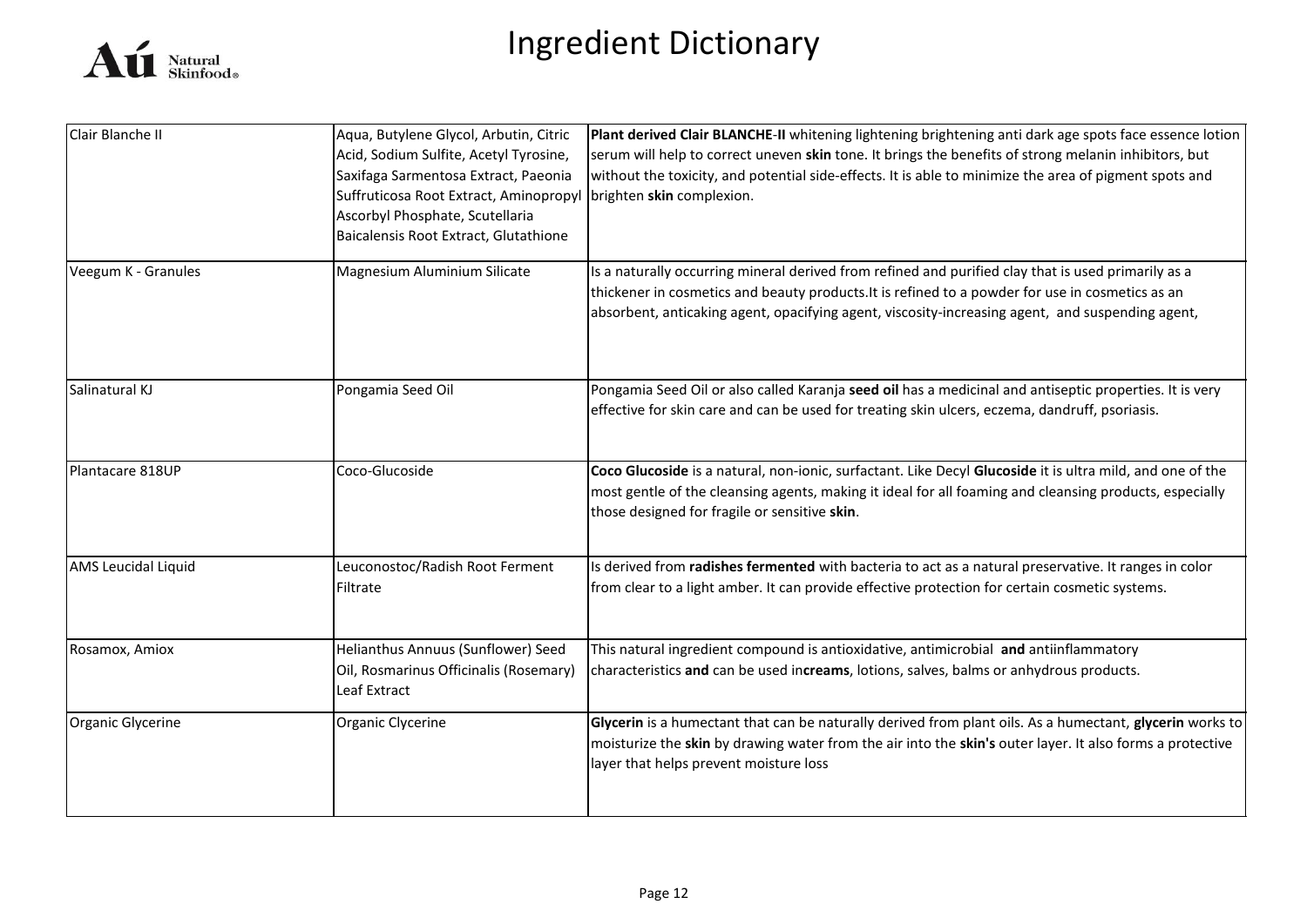

| Naticide          | Naticide                                                                          | This organic skincare preservative is a broad-spectrum anti-microbial vegetable-based fragrance which<br>also acts as a preservative. It smells like vanilla and almond and can inhibit bacteria, mould and yeasts.<br>It is approved for use in organic skincare by ACO                                                                               |
|-------------------|-----------------------------------------------------------------------------------|--------------------------------------------------------------------------------------------------------------------------------------------------------------------------------------------------------------------------------------------------------------------------------------------------------------------------------------------------------|
| <b>MCT Oil</b>    | Caprylic/Capric Triglyceride                                                      | A combination of coconut oil and glycerin which creates a barrier on the skin's surface, which helps to<br>reduce skin dryness by decreasing the loss of moisture. Its oily texture helps to thicken and provides a<br>slipperiness, which helps make our lotions and natural strength deodorants easy to apply and leaves a<br>non-greasy after-touch |
| Vegelight 1214LC  | Coco Alkanes                                                                      | Coconut Alkanes is a volatile (something that does not absorb into the skin but evaporates from it),<br>naturally derived vegetable alkane coming from renewable sources. It is a light, oily liquid that works as<br>an emollient and gives a smooth skinfeel.                                                                                        |
| Flora Esters 15   | Jojoba Esters                                                                     | Jojoba esters are the hydrogenation or transesterification product of Jojoba oil.Jojoba Esters are<br>commonly used in cosmetic formulations as an emollient, due to its remarkable similarity to the<br>natural oils produced by the human skin, and its high oxidative stability.                                                                    |
| Argan Oil         | Argania Spinosa (Argan) Oil                                                       | Argania Spinosa (Argan) kernel oil is the oil extracted from the kernels of seeds from Argania<br>Spinosa plant. It has been shown to offer many benefits to our skin including anti-aging, anti-<br>inflammatory, antioxidative, skin protection, moisturizing and skin hydrating and anti-viral benefits.                                            |
| Moringa Oil       | Moringa Oleifera (Horseradish Tree)<br>Seed Oil                                   | A non-fragrant plant oil that contains several antioxidants, including zeatin, quercetin, and vitamins A,<br>C, and E. The oil is also a very good source of oleic acid, a monounsaturated fatty acid that can<br>replenish skin and help guard against moisture loss.                                                                                 |
| Harakeke Seed Oil | Phormium Tenax (NZ Flax) infused in<br>Helianthus Annuus (Sunflower) Seed<br>lOil | This plant has been used for centuries in Maori traditional medicine but science has confirmed that the<br>seeds are rich in linoleic (i.e. omega 6) fatty acid. Harakeke seed oil quite literally feeds your skin.                                                                                                                                    |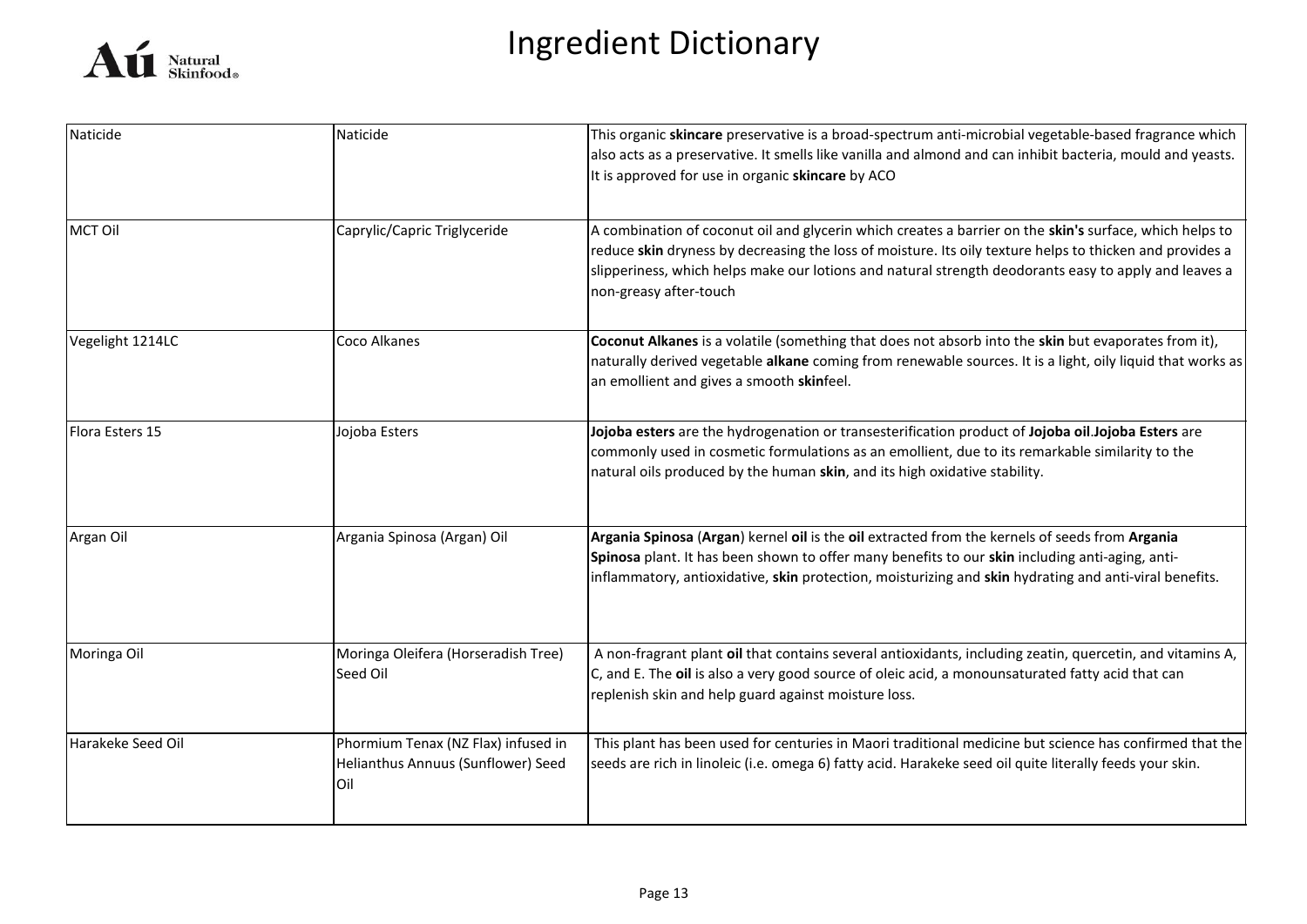

| Lakesis Y.R                         | Capric/Caprylic Triflyceride & Pistacia<br>Lentiscus (Mastic) Gum                                                                                                                                                                                                                                                                                                                                                                 | Lakesis compound is derived from crystalised resins off trees. This compound rebalances the effects<br>of ageing on Klotho from the early stages of skin ageing. It therefore promoes the predominance of<br>the active form of Foxo and thus the reactivation of cellular detosifiction and global activity.                                                                                                                                                                                                                                                                                                          |
|-------------------------------------|-----------------------------------------------------------------------------------------------------------------------------------------------------------------------------------------------------------------------------------------------------------------------------------------------------------------------------------------------------------------------------------------------------------------------------------|------------------------------------------------------------------------------------------------------------------------------------------------------------------------------------------------------------------------------------------------------------------------------------------------------------------------------------------------------------------------------------------------------------------------------------------------------------------------------------------------------------------------------------------------------------------------------------------------------------------------|
| Rentinol 15D (Vitamin a 15% active) | Retinol (and) Caprylic/Capric<br>Triglyceride                                                                                                                                                                                                                                                                                                                                                                                     | Retinol 15 D is a plant based active ingredient for the personal care industry to correct the effects of<br>skin aging and improves the appearance of UV-damaged skin.  With the use of Retinol 15 D the<br>epidermis and dermis grow thicker, and the skin becomes more elastic. Caprylic/capric triglyceride<br>creates a barrier on the skin's surface, which helps to reduce skin dryness by decreasing the loss of<br>moisture. Its oily texture helps to thicken and provides a slipperiness, which helps make our lotions and<br>natural strength deodorants easy to apply and leaves a non-greasy after-touch. |
| Desert Whale Jojoba Milk            | Water, Simmondsia Chinensis (Jojoba)<br>Seed Oil, Propanediol, Phospholipids,<br>Gum                                                                                                                                                                                                                                                                                                                                              | Desert Whale natural Jojoba Milk is an innovative white, low viscosity liquid with a lightweight elegant<br>feel. It is made using ultrasonic cavitation, an innovative technology which combines high shear with a<br>Glycerin, Sodium Hyaluronate, Xanthan carefully selected plant-based phospholipid plus natural Desert Whale Jojoba Oil. Thanks to their small<br>size, the micro-droplets of jojoba oil in Desert Whale Jojoba Milk have a very high surface area which<br>improves their absorption into skin.                                                                                                 |
| 9Berries Hydroglycerined Extract 80 | Glycerin, Water, Euterpe Oleracea<br>(Acai) Fruit Extract, Vaccinium Vitis-<br>Ideaea (Lingonberry) Fruit Extract,<br>Extract, Prunus Cerasus (BitterCherry)<br>Fruit Extract, Fragaria Vesca<br>(Strawberry) Fruit Extract, Rubus<br>Idaeus (Raspberry) Fruit Extract, Morus<br>Nigra (Black Mulberry) Fruit Extract,<br>Rubus Fruiticosus (Blackberry) Fruit<br>Extract, Vaccinium Myrtillus (Bilberry)<br><b>Fruit Extract</b> | This powerful and potent anti-oxidant complex, rich in vitamin C, derived from a wide range of berries.<br>These clever compounds, often referred to as polyphenols, are primarily found in the fruit and seeds of<br>berries. Their job is to help the plants withstand environmental stressors in the wild, which they in turn<br>Vaccinium Oxycoccos (Cranberry) Fruit   do for your skin, fighting free radical damage and lightening and brightening the skin.                                                                                                                                                    |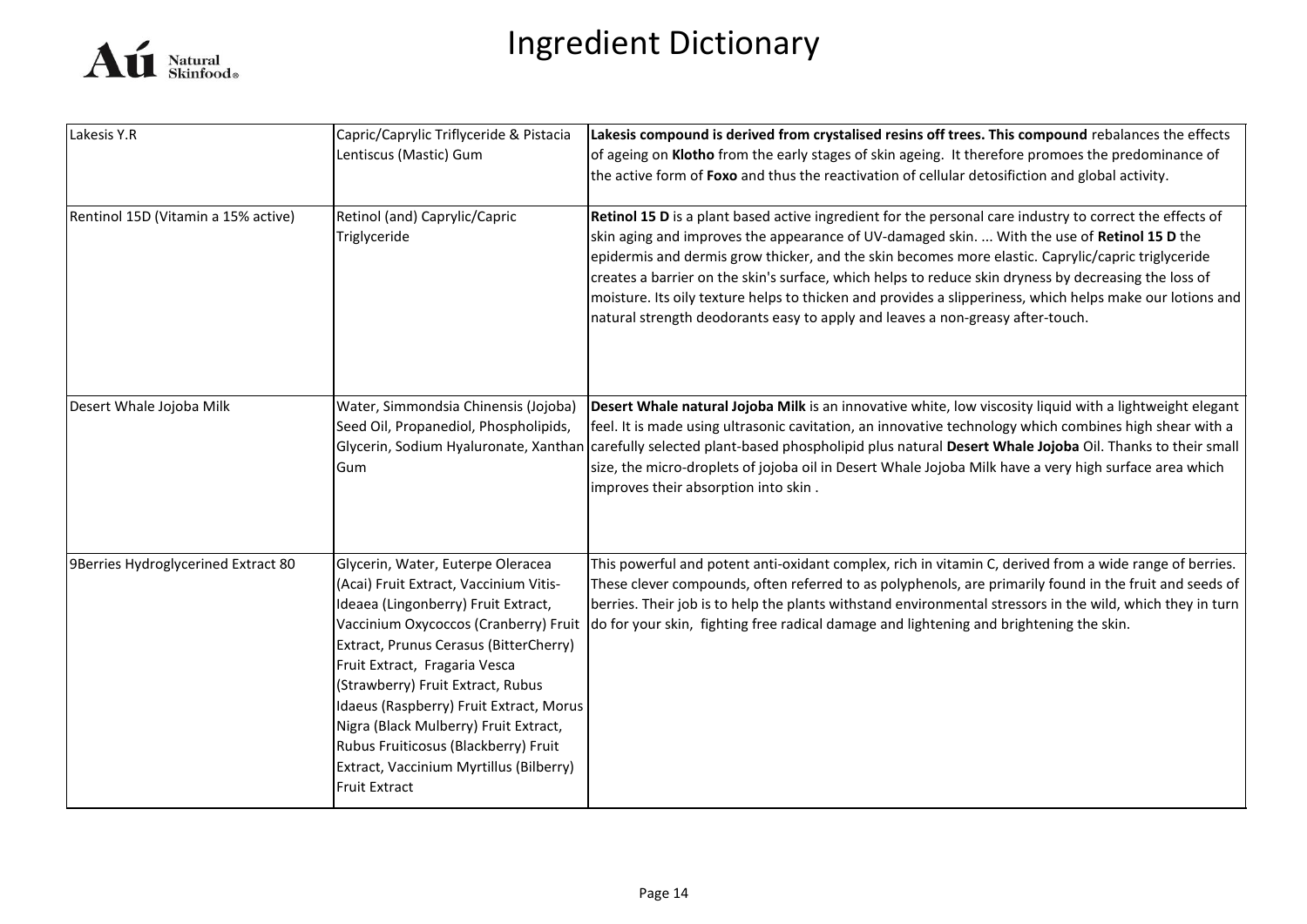

| Riboxyl          | Ribose                             | Ribose is a pentose sugar that occurs naturally in all living cells.  It is the only known cosmetic<br>ingredient used by the skin cells to control energy restoration. Its action on cell metabolism restores<br>energy to the skin for a global anti-ageing action and gives new energy to tired skin.                            |
|------------------|------------------------------------|-------------------------------------------------------------------------------------------------------------------------------------------------------------------------------------------------------------------------------------------------------------------------------------------------------------------------------------|
| Vegetable Oil    | Vegetable Oil                      | Vegetable oils, especially those that are all-natural, organic and cold-pressed, contain many<br>phytochemicals and nutrients that help moisturize, protect and strengthen your skin. In general, if<br>an oil is safe to eat, it's ok to put on your skin                                                                          |
| Caster Seed Oil  | Ricinus Communis (Castor) Seed Oil | Castor oil is relatively safe to use, but some people have reported side effects after applying it to<br>their skin. Castor oil is thought to have anti-inflammatory, antimicrobial, moisturizing, and some other<br>useful properties                                                                                              |
| Magnesium        | Magnesium Silicate                 | Naturally occurring magnesium silicate mineral that is typically the main ingredient in face powders<br>and is also used as an absorbent in skincare products                                                                                                                                                                       |
| Titanium Dioxide | Titanium Dioxide                   | titanium dioxide. Inert earth mineral used as a thickening, whitening, lubricating, and sunscreen<br>ingredient in cosmetics. It protects skin from UVA and UVB radiation and is considered no risk of skin<br>sensitivity. Because its gentle, titanium dioxide is a great sunscreen active for sensitive, redness-prone<br>lskin. |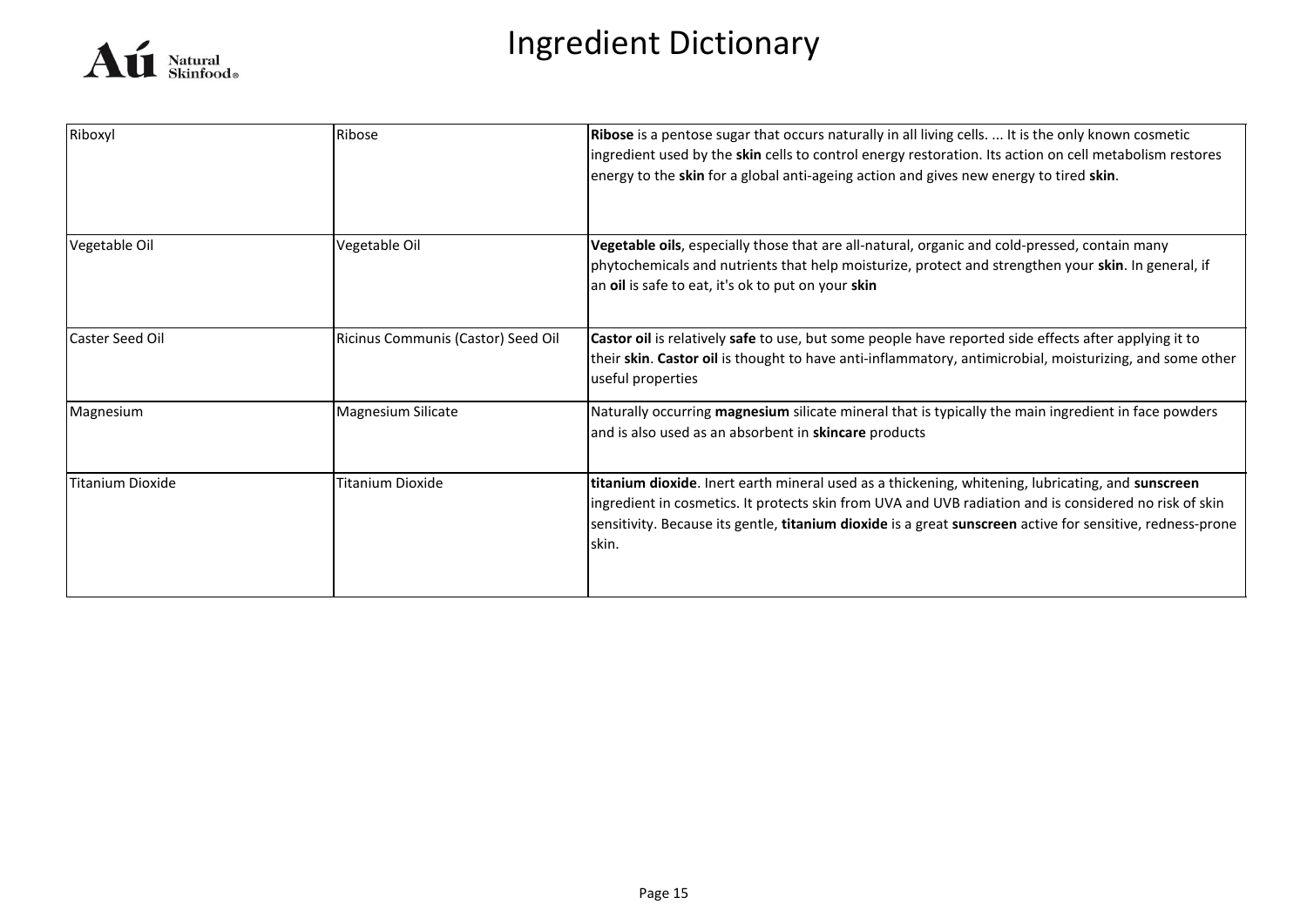

| Polymethylsilsesquioxane | Polymethylsilsesquioxane | Very safe, high-performing spherical silicone powder providing enhanced aesthetics and wrinkle-<br>masking effects. It creates a non-thickening effect, has excellent water-repellency and flows freely<br>without agglomeration, providing superior handling and processing ease. Gives skin a smooth, silky,<br>powdery feeling and masks and blurs wrinkles. Effectively absorbs sebum, enhances water repellency<br>and provides good surface-slip and anti-caking properties. |
|--------------------------|--------------------------|------------------------------------------------------------------------------------------------------------------------------------------------------------------------------------------------------------------------------------------------------------------------------------------------------------------------------------------------------------------------------------------------------------------------------------------------------------------------------------|
| <b>Silica</b>            | <b>Silica</b>            | Silica is a mineral found naturally in sandstone, clay, and granite, as well as in parts of plants, it is used<br>as a versatile ingredient in the cosmetics and skin care industry because of its ability to serve as a an<br>abrasive, anticaking agent, bulking agent, opacifying agent and suspending agent.                                                                                                                                                                   |
| <b>Boron Nitrate</b>     | <b>Boron Nitrate</b>     | Boron nitride. * A polymorphic compound consisting of boron and nitrogen.  Boron Nitrade also the<br>ability to absorb excess oil in the face and disperse pigment evenly. You may find this ingredient in<br>cosmetic products such as mineral powder, foundation, eyeshadow, blush, bronzer, lipstick and<br>sunscreen                                                                                                                                                           |
| Mica                     | Mica                     | Mica powder reflects light from the face because of its glittering or shimmering properties, and can<br>create the illusion of a smoother, softer and more radiant skintone                                                                                                                                                                                                                                                                                                        |
| Triethoxycaprylylsilane  | Triethoxycaprylylsilane  | Triethoxycaprylylsilane is an emulsifier that prevents the oily and liquid parts of a formula from<br>separating. It is also a binding agent. That means that it can bind pigments to form a stable coating. It<br>allows pigments to disperse well on the skin too, ensuring an even coverage.                                                                                                                                                                                    |
| Iron Oxide (C177492)     |                          | iron oxides. Compounds of iron that are used as coloring agents in some cosmetics. Although iron                                                                                                                                                                                                                                                                                                                                                                                   |
| Iron Oxide (C177491)     |                          | oxides occur naturally, the forms used in cosmetics are copied.                                                                                                                                                                                                                                                                                                                                                                                                                    |
| Iron Oxide (C177499)     |                          |                                                                                                                                                                                                                                                                                                                                                                                                                                                                                    |